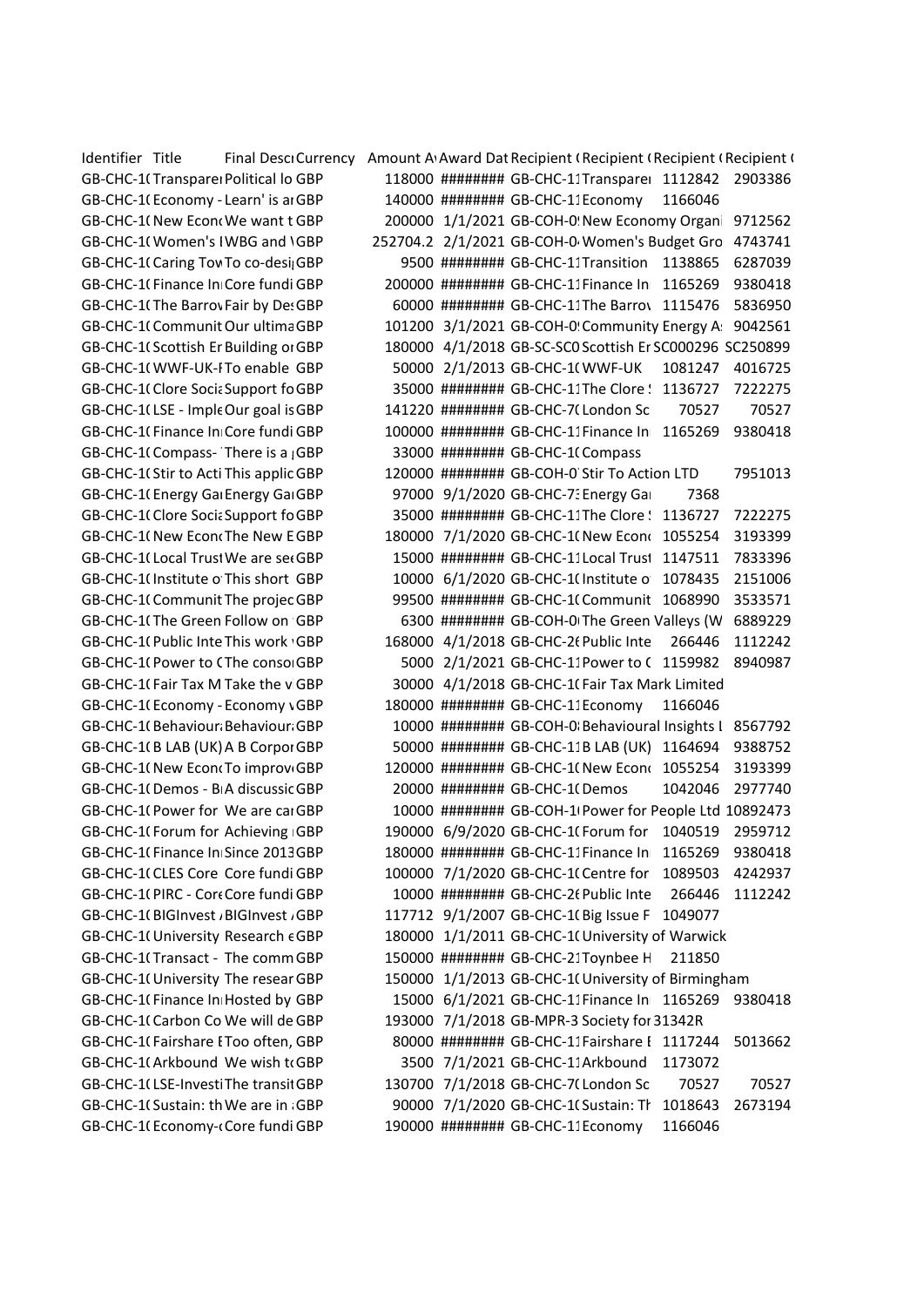GB-CHC-1(RSA - Futu The RSA w GBP 100000 5/1/2018 GB-CHC-21RSA (The F 212424 RC000523 GB-CHC-1(Positive M The work ¿ GBP 36000 ######## GB-COH-0 Positive Money Ltd 7253015 GB-CHC-1(Scottish Er To bridge 1GBP 104000 1/1/2014 GB-SC-SC0 Scottish Er SC000296 SC250899 GB-CHC-1(IPPR - The Our aims a GBP 54500 ######## GB-CHC-8(Institute for 800065 2292601 GB-CHC-1(Frank Bold The projec GBP 100000 8/1/2018 001b0000(Frank Bold Society 65341490 GB-CHC-1(Regen SW·Use disrup GBP 96550 ######## GB-COH-0 Regen SW 4554636 GB-CHC-1(Green Allia The rapid a GBP 65450 ######## GB-CHC-1(Green Allia 1045395 393763 GB-CHC-1(Repowerir Against th GBP 171500 8/1/2018 GB-MPR-3 Repowering Limited 32009R GB-CHC-1(Tax Justice Core fundi GBP 100000 ######## GB-COH-1(Tax Justice UK Limited10761736 GB-CHC-1(Institute o Follow on GBP 9000 7/1/2021 GB-CHC-1(Institute o 1078435 2151006 GB-CHC-1(Ecumenica To build a GBP 72206 ######## GB-CHC-11Ecumenica 1139618 2764183 GB-CHC-1(Fairshare I ShareActic GBP 180000 ######## GB-CHC-11Fairshare I 1117244 5013662 GB-CHC-1(Bright Blue An event a GBP 8455 ######## GB-COH-0 Bright Blue Campaign 7940506 GB-CHC-1(JRF - The LThis collab GBP 5000 ######## GB-CHC-21Joseph Ro 210169 GB-CHC-1(Medact - A Medact is GBP and 136850 ######## GB-CHC-1(Medact 1081097 2267125 GB-CHC-1(Wellbeing Scotland, aGBP and 198335 ######## GB-CHC-Sc Wellbeing Scottish Charity, SC04 GB-CHC-1(Institute o Unrestrict(GBP 100000 8/1/2020 GB-CHC-1(Institute o 1078435 2151006 GB-CHC-1(The Financ Follow on GBP 16000 7/1/2021 GB-COH-0 The Financial Inclusio 6272007 GB-CHC-1(Transition Dissemina GBP 169900 3/1/2014 GB-CHC-11Transition 1128675 6135675 GB-CHC-1(Fairshare I Achieve in GBP 91839 2/1/2014 GB-CHC-11Fairshare I 1117244 5013662 GB-CHC-1(IPPR North The projec GBP 54750 1/1/2014 GB-CHC-8(Institute for 800065 2292601 GB-CHC-1(Stir To Act Unlocking GBP 44000 7/1/2017 GB-COH-0 Stir To Action LTD 7951013 GB-CHC-1(Forum for We will co GBP 180000 ######## GB-CHC-1(Forum for 1040519 2959712 GB-CHC-1(UK Sustain Our respoi GBP 5000 ######## GB-COH-0. UK Sustainable Invest 2541424 GB-CHC-1(Developm<sub>'</sub>DTNI wish(GBP 139508 ####### GB-NIC-10 Developm 102489 NI605197 GB-CHC-1(Institute fcThis projec GBP 197400 7/1/2019 GB-CHC-1(Institute for Strategy, Resilience GB-CHC-1(The Soil As This projec GBP 69600 ####### GB-CHC-2(The Soil As 206862 409726 GB-CHC-1( Muslim W We want t GBP 150208 1/1/2021 GB-CHC-11 Muslim W 1158560 751855 GB-CHC-1(Women's IWBG has vGBP 231272 ######## GB-COH-0 Women's Budget Gro 4743741 GB-CHC-1(B Labs UK-We have nGBP 75000 ######## GB-CHC-11B LAB (UK) 1164694 9388752 GB-CHC-1(IPPR- Com Following GBP 150000 ######## GB-CHC-8(Institute f( 800065 2292601 GB-CHC-1(The Bevan Our object GBP 70150 1/1/2019 GB-CHC-11The Bevan 1104191 4175018 GB-CHC-1(Positive M 2° Lending GBP 31200 ######## GB-COH-0 Positive Money Ltd 7253015 GB-CHC-1( Communit We are a c GBP and 174405.5 4/1/2021 GB-CHC-CoCommunit Community Benefit S GB-CHC-1(New Weat To redefin GBP 25752 ######## GB-COH-0: New Weather CIC 8448433 GB-CHC-1(Forum for Follow on GBP 2500 2/1/2022 GB-CHC-1(Forum for 1040519 2959712 GB-CHC-10 Ethex - cor Core fundi GBP 75000 7/1/2014 GB-COH-0 Ethex Investment Clu 7432030 GB-CHC-1(Ownershir We want t GBP 60000 1/4/2021 GB-COH-1 Ownership Futures 11549169 GB-CHC-1(Institute fc We want t GBP and 180350 ######## GB-CHC-2! Institute fc 258815 GB-CHC-1(Bristol Pou A roundtal GBP 5000 ######## GB-COH-0 Bristol Pound CIC 7346360 GB-CHC-1(NEF - core Continuati GBP 130000 ######## GB-CHC-1(New Economics 1055254 3193399 GB-CHC-1(Tax Justice Wealth inc GBP 100000 6/1/2019 GB-COH-0!Tax Justice Network L 5327824 GB-CHC-1(Rethinking Our purpo GBP 200000 4/1/2019 GB-CHC-11REPCE 1158972 GB-CHC-1(InfluenceNThe lobbyi GBP 75000 ######## GB-COH-0!InfluenceMap 9480976 GB-CHC-10 Stir to Acti Small gran GBP 2500 ######## GB-COH-0 Stir To Action LTD 7951013 GB-CHC-1(Fairshare I Core fundi GBP 300000 1/1/2021 GB-CHC-11Fairshare I 1117244 5013662 GB-CHC-1(The Young The Centre GBP 125000 6/1/2019 GB-CHC-27 Young Fou 274345 1319183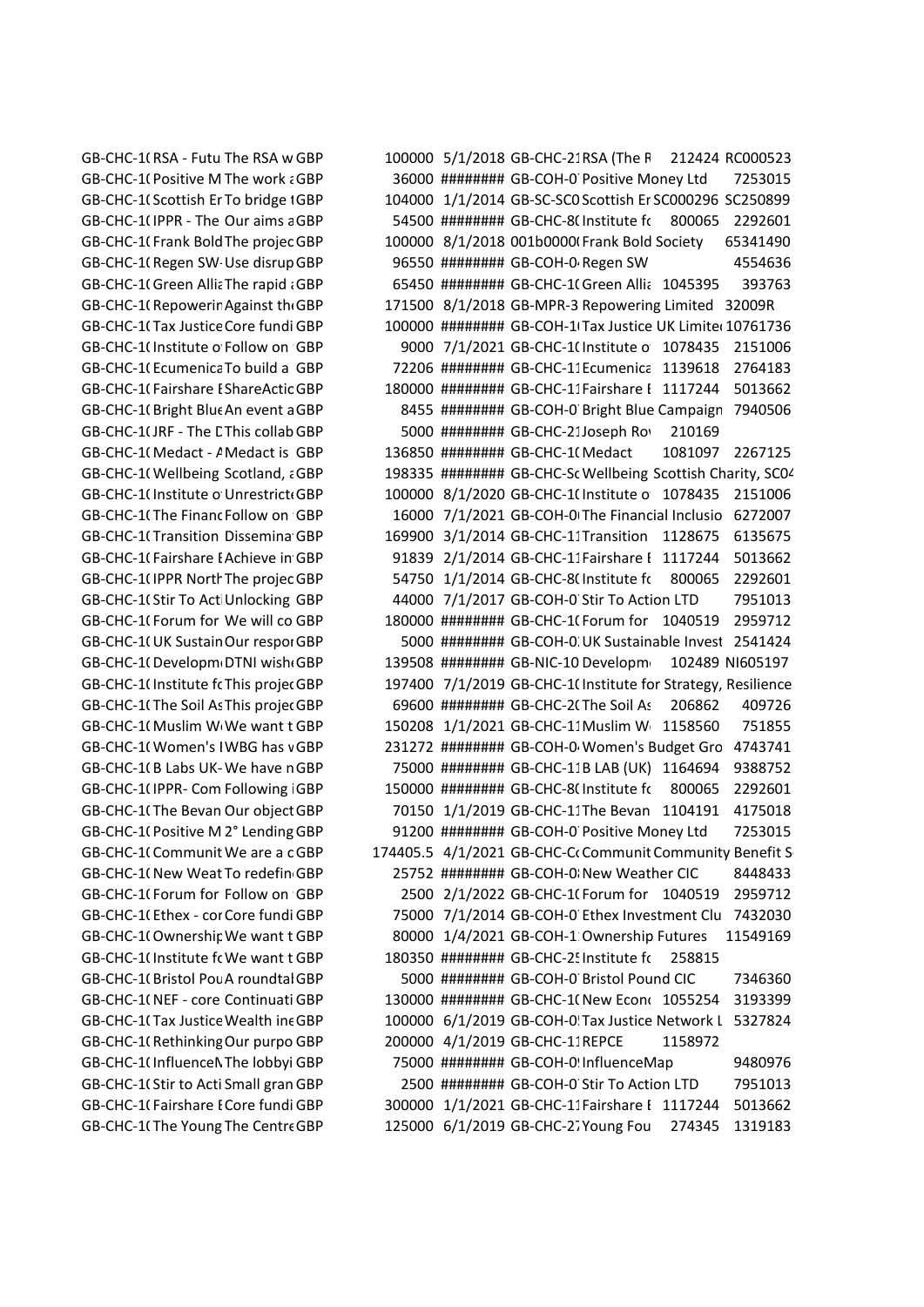GB-CHC-1(Riding Sun Communit GBP 100000 5/1/2019 GB-CHC-1(Riding Sunbeams GB-CHC-1(Centre for Core fundi GBP 100000 7/1/2019 GB-CHC-1(Centre for 1089503 4242937 GB-CHC-1(New Econo Core fundi GBP 200000 ######## GB-CHC-1(New Economics 1055254 3193399 GB-CHC-1(Echo VentiTo develor GBP 140000 ######## GB-COH-0 Echo Ventures CiC 8900552 GB-CHC-1(Pure Leap1- Currently GBP 38500 ######## GB-CHC-11Pure Leap1 1112249 5534395 GB-CHC-10 Rethinking The educa GBP 95000 2/1/2015 GB-CHC-11 REPCE 1158972 GB-CHC-1(Communit The last 3 · GBP 100000 ######## GB-COH-0! Community Energy A: 9042561 GB-CHC-1(New Econ(This proje(GBP 200000 2/1/2022 GB-CHC-1(New Econ( 1055254 3193399 GB-CHC-1(University A new pubGBP 200000 4/1/2019 GB-CHC-1(University College London GB-CHC-1(Turning th There is su GBP 16986.25 9/1/2021 GB-COH-1. The social change nes 12611737 GB-CHC-1(Ecumenica Core fundi GBP 85000 1/1/2022 GB-CHC-11Ecumenica 1139618 2764183 GB-CHC-1(Centre For We want t GBP 65797 ######### GB-CHC-11Centre For 1151435 Centre for GB-CHC-1(Wessex Cc Our projec GBP 100000 4/1/2021 GB-MPR-3 Wessex Cc 30175R GB-CHC-10 Rethinking Core fundi GBP 200000 4/1/2021 GB-CHC-11REPCE 1158972 GB-CHC-1(University A contribu GBP 10000 2/4/2019 GB-CHC-1(University of York GB-CHC-1(Finance In The work \GBP 155000 ######## GB-CHC-11Finance In 1165269 9380418 GB-CHC-1(University The projec GBP 60000 ######### GB-CHC-1(University of Birmingham GB-CHC-1(New Econ(We will cr(GBP 55000 5/1/2014 GB-CHC-1(New Econ( 1055254 3193399 GB-CHC-1(Radical Ro To conduc GBP 10000 8/1/2015 GB-MPR-2 Radical Ro 27587R IP27587R GB-CHC-1(Demos - T(To test the GBP 56000 4/1/2014 GB-CHC-1(Demos 1042046 2977740 GB-CHC-1(Resolution To create 1GBP 100000 ######## GB-CHC-11Resolution 1114839 5588883 GB-CHC-1(IPPR Comr The IPPR C GBP 200000 6/6/2017 GB-CHC-8(Institute f( 800065 2292601 GB-CHC-1( Rethinking Economics GBP 190000 5/1/2017 GB-CHC-11REPCE 1158972 GB-CHC-1(The Financ We want t GBP 64600 6/6/2017 GB-COH-0 The Financial Inclusio 6272007 GB-CHC-1(Forum for Forum for GBP 24480 2/1/2017 GB-CHC-1(Forum for 1040519 2959712 GB-CHC-1(Trade Justi Trade deal GBP and 118000 ######## GB-COH-0 Trade Justice Movem 4712743 GB-CHC-1(Positive M Our work ¿GBP 182480 1/1/2015 GB-COH-0 Positive Money Ltd 7253015 GB-CHC-1(Frank Bold Change the GBP 45000 6/1/2015 001b0000(Frank Bold Society 65341490 GB-CHC-1(New Econ(We want t GBP and 180000 ######## GB-COH-0!New Economy Organi 9712562 GB-CHC-1(Jubilee SccJubilee SccGBP 35000 1/1/2022 GB-SC-SC0Jubilee SccSC031827 GB-CHC-1(ClientEartl Financial s GBP 200000 1/7/2019 GB-CHC-1(ClientEartl 1053988 2863827 GB-CHC-1(350.org-G1350.org is GBP 50000 ######## GB-COH-U350.org US 501 c# GB-CHC-1(Power for We are rui GBP 30000 ######## GB-COH-1I Power for People Ltd 10892473 GB-CHC-1(3D Investn The Future GBP 100000 ######## GB-CHC-113D Investn 1154245 8608656 GB-CHC-1(OpenTrust openDem(GBP 65000 ######## GB-CHC-1(openDem( 1086404 4107837 GB-CHC-1(Sustain: Th Mobilising GBP 75000 ######## GB-CHC-1(Sustain: Th 1018643 2673194 GB-CHC-1(Locality (U Develop ai GBP and El 113000 ######## GB-CHC-1(Locality (U 2036460 2787912 GB-CHC-1( Centre for The projec GBP 112320 8/1/2016 GB-CHC-1( Centre for 1089503 4242937 GB-CHC-1(Wessex Cc To support GBP 93080 3/2/2015 GB-MPR-3 Wessex Cc 30175R GB-CHC-1(3D Investn The goal o GBP 100000 3/1/2015 GB-CHC-113D Investn 1154245 8608656 GB-CHC-1(St Paul's C This projec GBP 20500 ######## GB-CHC-1(St Paul's C 1082711 4040667 GB-CHC-1(The Green We are go GBP 79000 ######## GB-COH-0(The Green Valleys (W 6889229 GB-CHC-1(Bath & We Solar Stree GBP 126000 6/1/2018 GB-MPR-3 Bath & We 30960R GB-CHC-1(The Equali A report o GBP and 123864 ######## GB-CHC-11The Equali 1161545 6084965 GB-CHC-1(Positive M The mone GBP 310000 ######## GB-COH-0 Positive Money Ltd 7253015 GB-CHC-1(Tax Justice Companie: GBP 91600 2/1/2018 GB-COH-1(Tax Justice UK Limite( 10761736 GB-CHC-1(ClientEartl Financial s GBP 100000 1/1/2018 GB-CHC-1(ClientEartl 1053988 2863827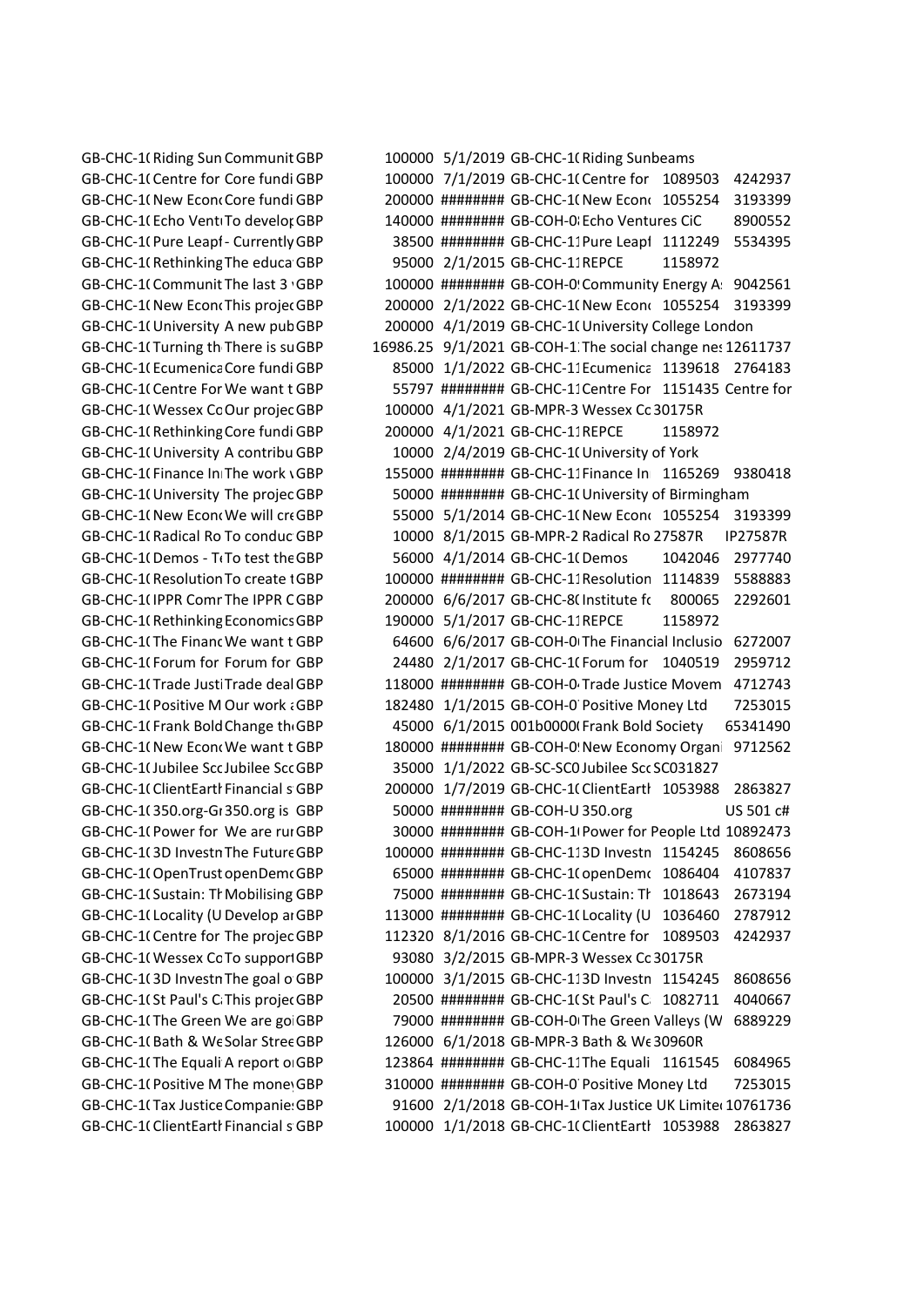GB-CHC-1(Centre for The gener GBP 6000 ######## GB-CHC-1(Centre for 1089503 4242937 GB-CHC-1(Far Nearer Far Nearer GBP 47500 1/1/2018 GB-CHC-1(Far Nearer GB-CHC-1(High Pay C Explore th GBP 50000 5/1/2015 GB-COH-0 High Pay Centre 7891638 GB-CHC-1(Onion Coll This demo GBP 217441 ####### GB-COH-0¦Onion Collective CIC 8323538 GB-CHC-1(Strategy ai The prevai GBP 600000 7/1/2019 GB-COH-1 Strategy and Commui 11566573 GB-CHC-1(The City UFThe projec GBP 75251 ####### GB-CHC-1(The City University GB-CHC-1(Manchest، This proje، GBP 38000 6/1/2020 GB-CHC-1(Manchester Metropolitan Unive GB-CHC-1(Tax Justice There are iGBP 146000 ######## GB-COH-1(Tax Justice UK Limite(10761736 GB-CHC-1(GREEN ALI This projec GBP 123000 ####### GB-CHC-1(Green Allic 1045395 393763 GB-CHC-1(The Landw We are pr‹GBP 144000 4/1/2020 GB-CHC-n/The Landw n/a 9386794 GB-CHC-1(Ethex Inve Core fundi GBP 100000 ######## GB-COH-0 Ethex Investment Clu 7432030 GB-CHC-1(National UWe want t GBP 145300 3/1/2020 GB-CHC-11National U 1140142 GB-CHC-10 Clore Socia Support for GBP 35000 ######## GB-CHC-11 The Clore Step 1136727 7222275 GB-CHC-1( Centre for Map and a GBP 45800 5/1/2015 GB-CHC-1( Centre for 1089503 4242937 GB-CHC-1(University Experts in GBP 30000 ######## GB-COH-R University of Leeds RC000658 GB-CHC-1(Pure Leapt We are rec GBP 98200 ######## GB-CHC-11Pure Leapt 1112249 5534395 GB-CHC-1(University CORE's fre GBP 180362 6/1/2015 GB-CHC-1(University College London GB-CHC-1(Regen SW Develop & GBP 115024.9 5/1/2016 GB-COH-0 Regen SW 4554636 GB-CHC-1(Fairshare I The aim of GBP 100000 3/8/2016 GB-CHC-11Fairshare I 1117244 5013662 GB-CHC-1(RSA - Dem The RSA's GBP 125000 2/1/2016 GB-CHC-21RSA (The F 212424 RC000523 GB-CHC-1(Students C We want t GBP  $150000 \frac{3}{12022}$  GB-CHC-11Students C 1184011 GB-CHC-1(Influence An Investn GBP 19500 ######## GB-COH-0! Influence Map 9480976 GB-CHC-1(Ecumenica Core fundi GBP 239500 ######## GB-CHC-11Ecumenica 1139618 2764183 GB-CHC-1087053-006b000000Kouak Platform (London) - Using municipal energy to tackle the fuel poverty crisis Despite the UK-wide policy enthusiasm for municipal energy, there's a gap in development work on how city energy can address fuel poverty. Municipal energy can foster local economies and tackle inequality, by investing into housing stock renewal, and introducing fairer tariffs. But the policy levers for this remain unclear. This project will deliver a targeted innovation process, involving key stakeholders and voices in developing viable and ambitious proposals. To that end, we will: (a) run policy roundtables, (b) bring in voices of communities and individuals in fuel poverty, (c) advise institutions, (d) conduct financial modelling, (e) disseminate learning. GBP15000 ######## GB-CHC-1044485 Platform (London) 1044485 2658515 GB-CHC-1(New EconoCore fundi GBP 130000 ######## GB-CHC-1(New Economics 1955254 3193399 GB-CHC-1(Fairshare I Savers in t GBP 692500 ######### GB-CHC-11Fairshare I 1117244 5013662 GB-CHC-1(ClientEartl The long-t GBP 695000 ######## GB-CHC-1(ClientEartl 1053988 2863827 GB-CHC-1(New Econ(We want t GBP and 131396.5 1/1/2017 GB-COH-0! New Economy Organi 9712562 GB-CHC-1(Centre for Local econ GBP 154000 ######## GB-CHC-2! Centre for 298740 2219673 GB-CHC-1(Institute o Re-Energis GBP 75000.33 1/1/2017 GB-CHC-1(Institute o 1078435 2151006 GB-CHC-1(Transition Our health GBP 15000 ######## GB-CHC-11Transition 1138865 6287039 GB-CHC-1(BLAB (UK) A B Corpor GBP 20000 8/3/2015 GB-CHC-11B LAB (UK) 1164694 9388752 GB-CHC-1(Move Your Lead a can GBP 50000 7/1/2015 GB-COH-0 Move Your Money UI 7895861 GB-CHC-1(Local TrustA program GBP 5000 ######## GB-CHC-11Local Trust 1147511 7833396 GB-CHC-1(Shared Ass To explore GBP 95000 9/1/2015 GB-COH-0 Shared Assets Ltd 7879210 GB-CHC-1(Tax Resear The projec GBP 80000 9/1/2015 GB-COH-O Tax Research LLP 0C316294 GB-CHC-1(London Sc This fundir GBP 58276 ######## GB-CHC-7(London Sc 70527 70527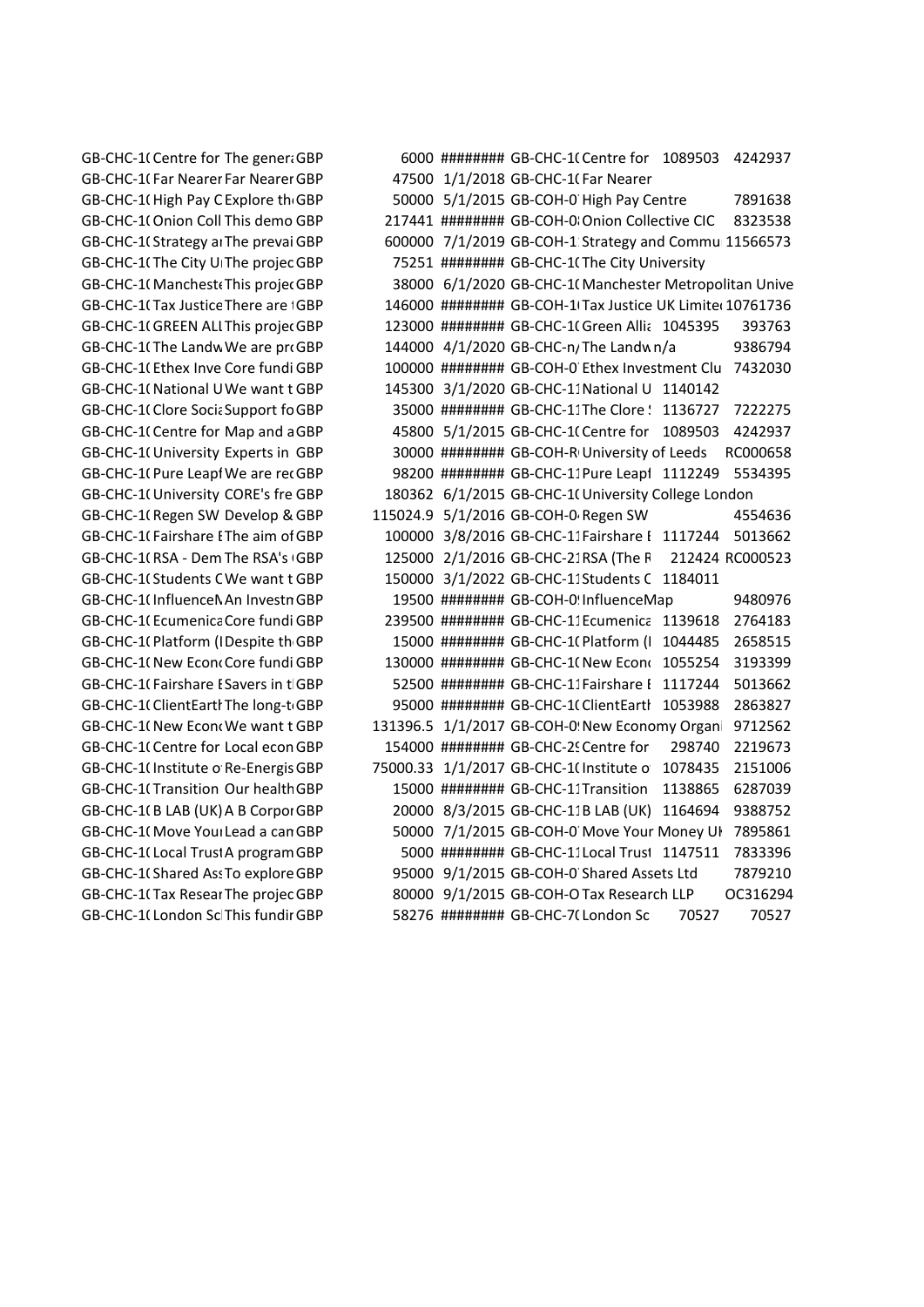Recipient (Funding O Funding O Last Modified http://ww Friends Pro GB-CHC-1(2017-10-01T00:00:00Z http://ww Friends ProGB-CHC-1(2017-10-01T00:00:00Z http://ww Friends Pro GB-CHC-10 2021-01-01T00:00:00Z http://ww Friends Pro GB-CHC-10 2021-02-01T00:00:00Z http://ww Friends ProGB-CHC-1(2017-12-01T00:00:00Z http://ww Friends ProGB-CHC-10--T00:00:00Z http://ww Friends ProGB-CHC-1(--T00:00:00Z http://ww Friends Pro GB-CHC-10 2021-03-01T00:00:00Z http://ww Friends ProGB-CHC-1(2018-04-01T00:00:00Z http://ww Friends Pro GB-CHC-10 2013-02-01T00:00:00Z http://ww Friends ProGB-CHC-1(2014-11-03T00:00:00Z http://ww Friends ProGB-CHC-1(2020-03-10T00:00:00Z http://ww Friends Pro GB-CHC-10 2019-12-10T00:00:00Z http://ww Friends Pro GB-CHC-10 2017-11-07T00:00:00Z http://ww Friends ProGB-CHC-1(2021-03-22T00:00:00Z http://ww Friends ProGB-CHC-1(2020-09-01T00:00:00Z http://ww Friends Pro GB-CHC-1(2013-04-29T00:00:00Z http://ww Friends ProGB-CHC-1(2020-07-01T00:00:00Z http://ww Friends Pro GB-CHC-10 2020-04-16T00:00:00Z http://ww Friends ProGB-CHC-1(2020-06-01T00:00:00Z http://ww Friends Pro GB-CHC-10 2017-06-19T00:00:00Z http://ww Friends ProGB-CHC-1(2019-12-12T00:00:00Z http://ww Friends ProGB-CHC-1(2018-04-01T00:00:00Z http://ww Friends Pro GB-CHC-1(2021-02-01T00:00:00Z http://ww Friends Pro GB-CHC-1(2018-04-01T00:00:00Z http://ww Friends ProGB-CHC-1(2019-10-01T00:00:00Z https://wv Friends Pro GB-CHC-1(2019-12-10T00:00:00Z http://ww Friends ProGB-CHC-1(2016-12-13T00:00:00Z http://ww Friends ProGB-CHC-1(2015-10-01T00:00:00Z http://ww Friends ProGB-CHC-1(2016-12-01T00:00:00Z https://wv Friends Pro GB-CHC-10 2020-06-16T00:00:00Z http://ww Friends ProGB-CHC-10-T00:00:00Z http://ww Friends ProGB-CHC-1(2016-12-13T00:00:00Z http://ww Friends ProGB-CHC-10 2020-07-01T00:00:00Z http://ww Friends ProGB-CHC-1(2020-05-20T00:00:00Z https://wv Friends Pro GB-CHC-1(2007-09-01T00:00:00Z https://waFriends ProGB-CHC-102011-01-01T00:00:00Z http://ww Friends Pro GB-CHC-10 2013-10-01T00:00:00Z https://wv Friends Pro GB-CHC-1(2013-01-01T00:00:00Z http://ww Friends ProGB-CHC-1(2021-06-01T00:00:00Z http://ww Friends ProGB-CHC-1(2018-07-01T00:00:00Z http://ww Friends ProGB-CHC-1(2020-04-13T00:00:00Z https://wv Friends Pro GB-CHC-10 2021-07-01T00:00:00Z http://ww Friends ProGB-CHC-102018-07-01T00:00:002 http://ww Friends Pro GB-CHC-10 2020-07-01T00:00:00Z http://ww Friends ProGB-CHC-1(--T00:00:00Z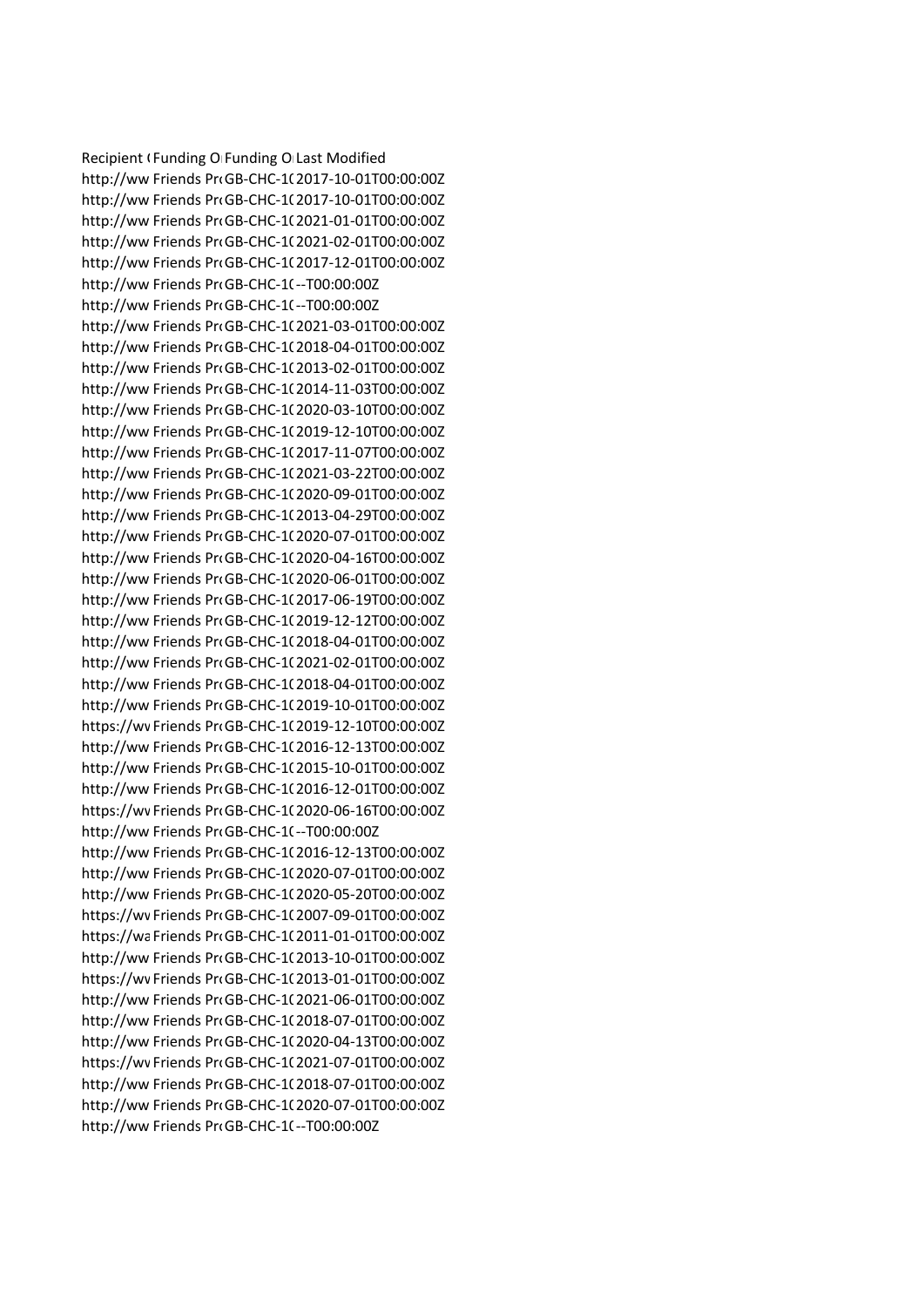http://ww Friends ProGB-CHC-1(2018-05-01T00:00:00Z http://ww Friends Pro GB-CHC-1(2013-11-04T00:00:00Z http://ww Friends ProGB-CHC-1(2014-01-01T00:00:00Z http://ww Friends ProGB-CHC-102014-02-21T00:00:00Z http://ww Friends Pro GB-CHC-10 2018-08-01T00:00:00Z http://ww Friends ProGB-CHC-1(2018-07-19T00:00:00Z http://ww Friends Pro GB-CHC-10 2018-07-17T00:00:00Z http://ww Friends ProGB-CHC-1(2018-08-01T00:00:00Z http://ww Friends ProGB-CHC-1(--T00:00:00Z http://ww Friends ProGB-CHC-1(2021-07-01T00:00:00Z http://ww Friends Pro GB-CHC-10 2013-10-28T00:00:00Z http://ww Friends ProGB-CHC-1(2018-11-01T00:00:00Z http://ww Friends ProGB-CHC-1(2018-05-29T00:00:00Z https://wv Friends Pro GB-CHC-10 2018-05-15T00:00:00Z http://ww Friends ProGB-CHC-1(2019-10-01T00:00:00Z https://wv Friends Pro GB-CHC-1(2020-12-01T00:00:00Z http://ww Friends ProGB-CHC-1(2020-08-01T00:00:00Z http://ww Friends ProGB-CHC-1(2021-07-01T00:00:00Z http://ww Friends Pro GB-CHC-10 2014-03-01T00:00:00Z http://ww Friends Pro GB-CHC-10 2014-02-01T00:00:00Z http://ww Friends ProGB-CHC-1(2014-01-01T00:00:00Z http://ww Friends Pro GB-CHC-10 2017-07-01T00:00:00Z http://ww Friends ProGB-CHC-1(2017-04-24T00:00:00Z http://ww Friends ProGB-CHC-1(2014-01-21T00:00:00Z http://ww Friends ProGB-CHC-1(2018-10-01T00:00:00Z http://ww Friends Pro GB-CHC-1(2019-07-01T00:00:00Z http://ww Friends ProGB-CHC-1(2018-11-01T00:00:00Z http://ww Friends Pro GB-CHC-1(2021-01-01T00:00:00Z http://ww Friends ProGB-CHC-1(2018-12-01T00:00:00Z http://ww Friends ProGB-CHC-1(2019-01-18T00:00:00Z http://ww Friends ProGB-CHC-1(2018-09-11T00:00:00Z http://ww Friends ProGB-CHC-1(2019-01-01T00:00:00Z http://ww Friends Pro GB-CHC-10 2018-09-11T00:00:00Z https://wv Friends Pro GB-CHC-1(2021-04-01T00:00:00Z http://ww Friends Pro GB-CHC-10 2014-07-15T00:00:00Z http://ww Friends ProGB-CHC-1(--T00:00:00Z http://ww Friends ProGB-CHC-1(2014-07-01T00:00:00Z https://wv Friends Pro GB-CHC-10 2021-01-04T00:00:00Z http://ww Friends Pro GB-CHC-10 2018-11-01T00:00:00Z http://ww Friends ProGB-CHC-1(2018-08-13T00:00:00Z http://ww Friends ProGB-CHC-1(2018-11-01T00:00:00Z http://ww Friends ProGB-CHC-1(2019-06-01T00:00:00Z http://ww Friends ProGB-CHC-1(2019-04-01T00:00:00Z http://ww Friends Pro GB-CHC-10 2019-04-26T00:00:00Z http://ww Friends ProGB-CHC-1(2019-12-06T00:00:00Z http://ww Friends Pro GB-CHC-10 2021-01-01T00:00:00Z https://wvFriends ProGB-CHC-1(2019-06-01T00:00:00Z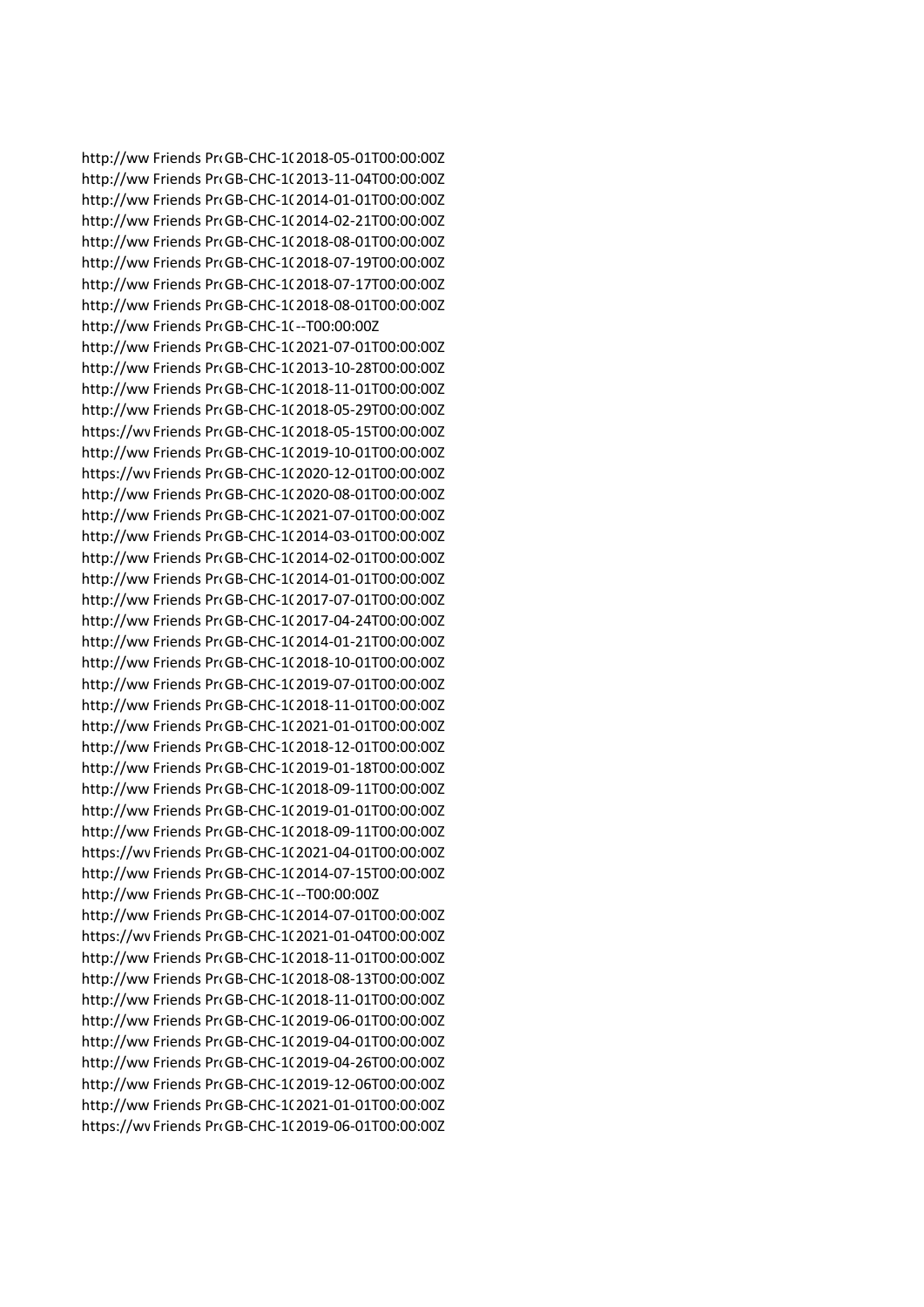https://wv Friends Pro GB-CHC-1(2019-05-01T00:00:00Z http://ww Friends Pro GB-CHC-1(2019-07-01T00:00:00Z http://ww Friends ProGB-CHC-1(--T00:00:00Z http://ww Friends Pro GB-CHC-10 2014-11-03T00:00:00Z http://ww Friends ProGB-CHC-1(2017-06-13T00:00:00Z http://ww Friends ProGB-CHC-1(2015-02-01T00:00:00Z http://ww Friends Pro GB-CHC-10 2019-01-17T00:00:00Z http://ww Friends ProGB-CHC-1(--T00:00:00Z http://ww Friends Pro GB-CHC-10 2019-04-01T00:00:00Z https://the Friends ProGB-CHC-10--T00:00:00Z http://ww Friends ProGB-CHC-1(--T00:00:00Z https://wv Friends Pro GB-CHC-1(2021-08-26T00:00:00Z http://ww Friends ProGB-CHC-1(2021-04-01T00:00:00Z http://ww Friends Pro GB-CHC-10 2021-04-01T00:00:00Z http://ww Friends Pro GB-CHC-10 2019-02-04T00:00:00Z http://ww Friends ProGB-CHC-1(2014-12-01T00:00:00Z https://wv Friends Pro GB-CHC-1(2018-04-18T00:00:00Z http://ww Friends ProGB-CHC-1(2014-05-01T00:00:00Z http://ww Friends Pro GB-CHC-1(2015-08-01T00:00:00Z http://ww Friends Pro GB-CHC-10 2014-04-01T00:00:00Z https://wvFriends ProGB-CHC-10--T00:00:00Z http://ww Friends ProGB-CHC-102017-06-06T00:00:00Z http://ww Friends ProGB-CHC-1(2017-05-01T00:00:00Z http://ww Friends ProGB-CHC-1(2017-06-06T00:00:00Z http://ww Friends Pro GB-CHC-1(2017-02-01T00:00:00Z http://ww Friends ProGB-CHC-1(--T00:00:00Z http://ww Friends ProGB-CHC-1(2015-01-01T00:00:00Z http://ww Friends Pro GB-CHC-1(2015-06-01T00:00:00Z http://ww Friends ProGB-CHC-1(2019-01-31T00:00:00Z https://wv Friends Pro GB-CHC-1(2022-01-01T00:00:00Z http://ww Friends ProGB-CHC-1(2019-01-07T00:00:00Z https://wv Friends ProGB-CHC-1(2021-10-01T00:00:00Z https://wv Friends Pro GB-CHC-10 2021-10-01T00:00:00Z http://ww Friends ProGB-CHC-1(2016-06-29T00:00:00Z http://ww Friends Pro GB-CHC-10 2016-07-15T00:00:00Z http://ww Friends ProGB-CHC-1(2016-12-01T00:00:00Z http://ww Friends ProGB-CHC-1(2016-07-20T00:00:00Z http://ww Friends Pro GB-CHC-10 2016-08-01T00:00:00Z http://ww Friends Pro GB-CHC-10 2015-03-02T00:00:00Z http://ww Friends ProGB-CHC-1(2015-03-01T00:00:00Z http://ww Friends Pro GB-CHC-1(2017-03-14T00:00:00Z http://ww Friends ProGB-CHC-1(2018-06-11T00:00:00Z http://ww Friends ProGB-CHC-1(2018-06-01T00:00:00Z http://ww Friends Pro GB-CHC-10 2018-10-01T00:00:00Z http://ww Friends ProGB-CHC-1(2017-09-12T00:00:00Z http://ww Friends Pro GB-CHC-10 2018-02-01T00:00:00Z http://ww Friends ProGB-CHC-1(2018-01-01T00:00:00Z